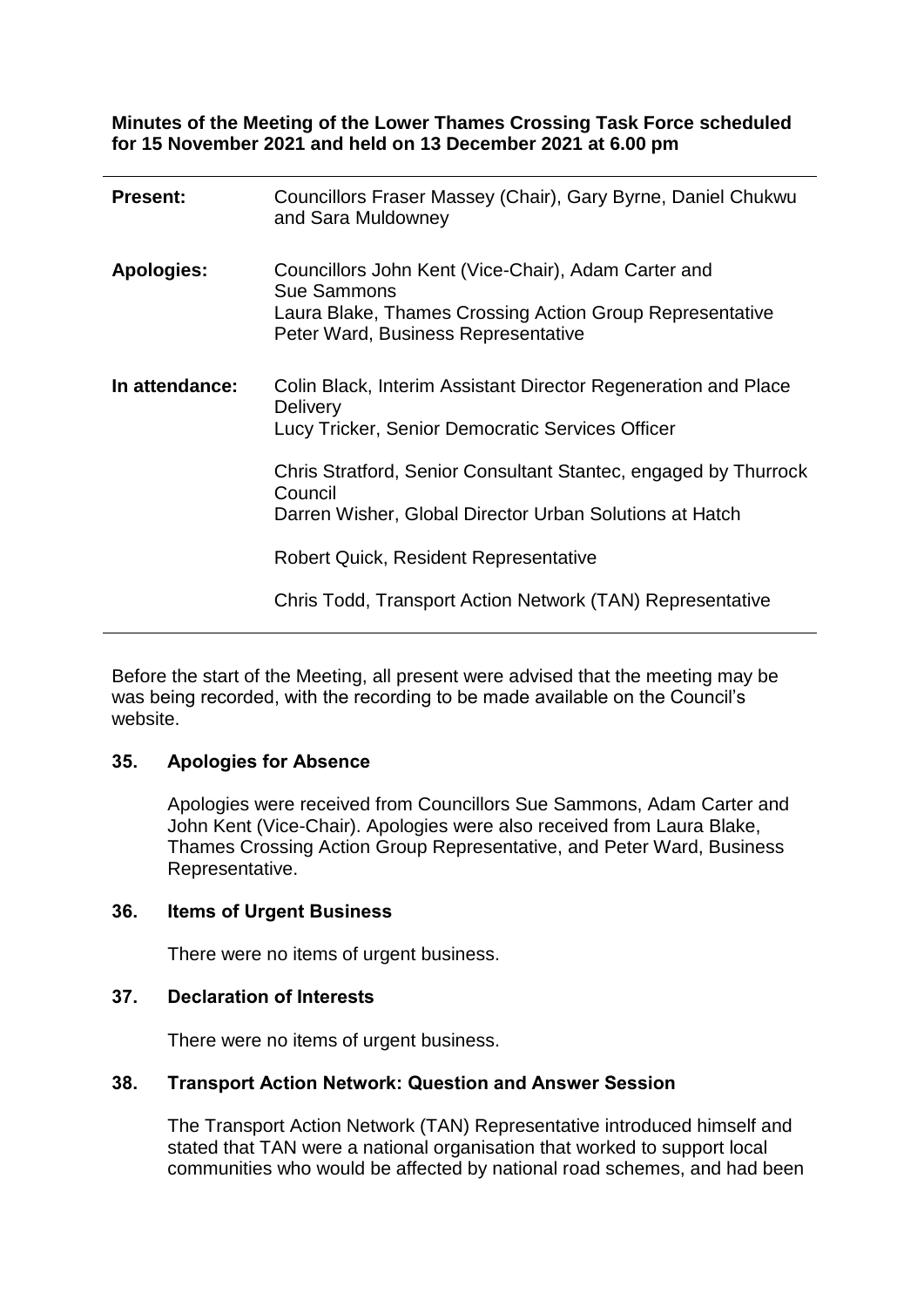in operation for two years. He stated that in March 2020 the government budget had committed to Road Investment Strategy 2 (RIS2), but TAN had challenged this decision on climate grounds and carbon emissions. He explained that this had been heard in the High Court in June who had ruled in favour of the government, but TAN had applied to appeal this decision in the Court of Appeals, and would be hearing next week if this had been accepted. He explained in recent years, and particularly since COP26 in Glasgow, the UK had been more aware of climate change and the effect of road building on the climate. He stated that this year the UK had committed to a carbon emission cap as part of the Paris Agreement, and had agreed to reduce carbon emissions by 68% of 1990 levels by 2030. The TAN Representative explained that the sixth Carbon Budget had been agreed in June which outlined the acceptable levels of carbon emissions between 2033-37, and was much stricter than the previous fifth Carbon Budget. He stated that NH would compare the scheme's emissions against the Carbon Budget, but TAN had raised issues with how the emissions levels were applied in this instance. He added that the budget for RIS2 had decreased from £27bn to £24bn due delays with the LTC, and therefore LTC funding could be pushed into RIS3 in 2025.

The TAN Representative explained that recently the government had made the Environment Bill into a law, which instituted new air quality limits. He added that in September 2020 the World Health Organisation (WHO) had also reduced their maximum emission guidelines for PM2.5 to 5mg per cubic metre. He explained that UK limits on PM2.5 were currently 25mg per cubic metre, which was five times the WHO limit. He stated that TAN and other organisations were lobbying the government to enshrine WHO limits on PM2.5 as the UK limit. He added that WHO had also recently updated the maximum emissions quidelines on nitrogen dioxide to 10mg per cubic metres, compared to the current UK limits of 40mg per cubic metres. He explained that WHO had updated these guidelines based on evidence and facts, but had admitted that there were no safe levels of these emissions. He clarified that WHO had not yet updated their guidance regarding other pollutants, but were working to develop maximum emissions guidance for these pollutants too. He stated that these guidelines would add weight to communities' arguments regarding pollutants, particularly the fact that there were no safe levels of pollutants.

The TAN Representative added that the Business Department had updated their values for emissions in September, and these had been adopted by the Department for Transport, which provided the official guidance for National Highways (NH). He explained that these emissions values assessed the economic value of carbon emissions, and had increased the carbon cost by ten times. He stated that currently the carbon cost for constructing a road that emitted 2mn tonnes of carbon dioxide, would have an economic cost of £0.5bn. He summarised and stated that the landscape for NH submitting their scheme was changing as the UK government and people became more aware of the impact on climate change of road building. He stated that people were working hard to reduce carbon emissions and NH would have to prove their carbon emissions levels during examination phase. He stated that TAN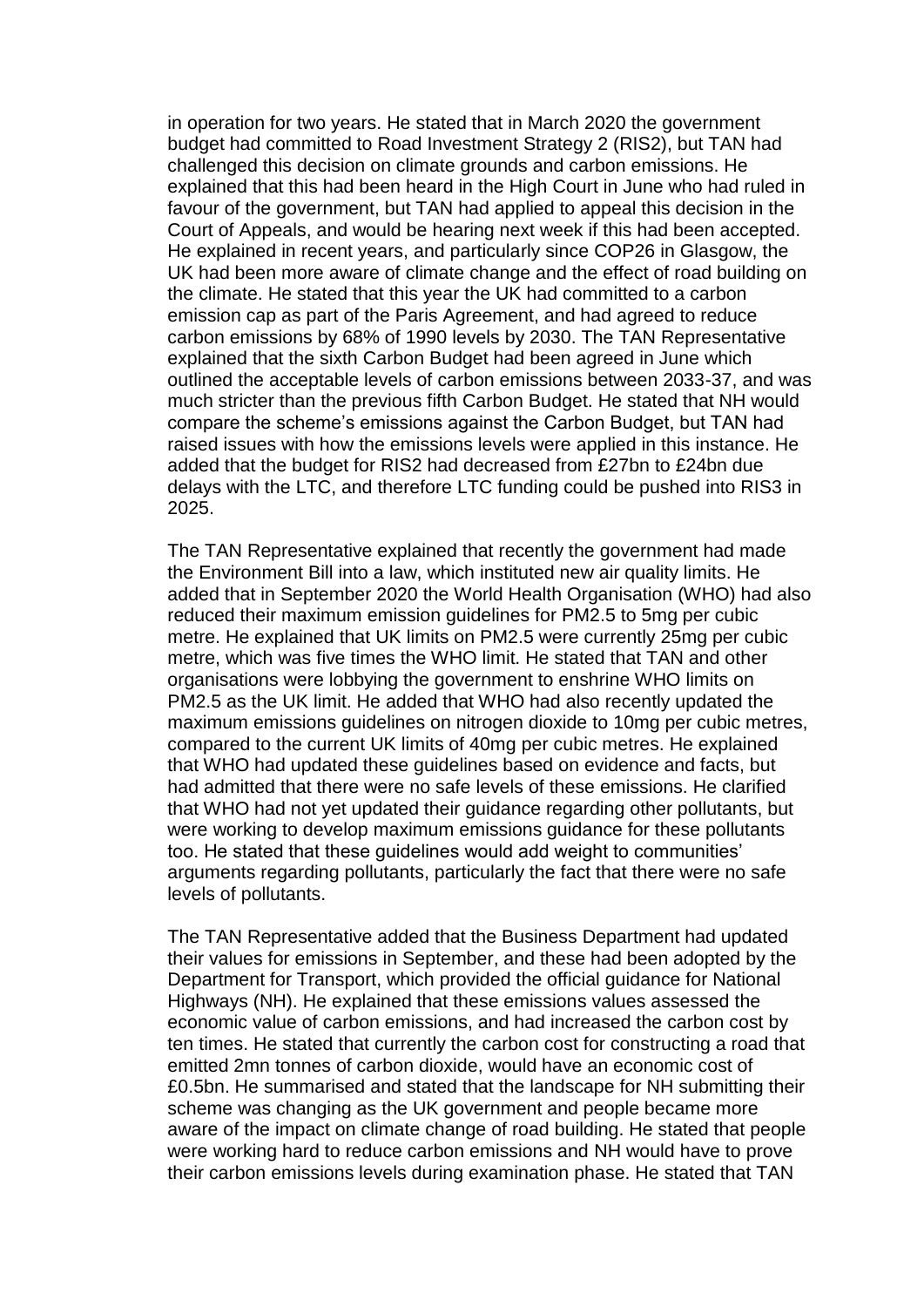were working closely with the Thames Crossing Action Group and others to monitor the work of the LTC closely, as it would be the biggest road programme in a generation and would be significant to the people of Thurrock and the wider communities.

Councillor Muldowney asked how the target to reduce carbon emissions by 68% by 2030 would relate to the LTC scheme. The TAN Representative replied that there was a Climate Change Committee that set the Carbon Budget on a yearly basis to ensure the UK would hit the target of net zero emissions by 2050. He stated that the Carbon Budget reduced the allowed carbon emissions every five years and ensured that the UK were meeting its targets set out in the Climate Change Act. He explained that NH had to meet emissions targets outlined in the Carbon Budget, and as the scheme was so significant it would compare its proposed emissions to the UK total allowed. He clarified that the 68% reduction by 2030 was much stricter than any Carbon Budget that had come before, and although the LTC scheme emissions were small in comparison to the UK total, the government had to add all road schemes and other additional areas of emissions together to ensure it remained within the Carbon Budget. He felt that even though the LTC scheme would be a small percentage of the total UK Carbon Budget, it was moving in the wrong direction by increasing road capacity and therefore increasing emissions. Councillor Muldowney agreed that the LTC scheme was at odds with the UK's carbon emissions goal. She stated that the government were planning to go out to consultation regarding PM2.5 levels, before the government could commit to new targets in October 2022. She asked if this could affect the DCO submission for the LTC scheme, as if the WHO guidelines were agreed then the LTC scheme would fail. She asked that if the LTC scheme did not meet WHO guidelines, would there be a system of legal address for Thurrock to oppose the scheme on these grounds. The TAN Representative replied that it would depend on the legal limits of PM2.5 set by the government, who were currently resisting adopting WHO limits. He stated that TAN and other groups were lobbying the government to accept WHO PM2.5 limits. He felt that if the LTC did not meet limits on PM2.5 then Thurrock and other local authorities would have a case against the scheme, although this might not stop the scheme altogether. Councillor Muldowney highlighted that the proposed route would come within 200 yards of a school, a special school, and a care home, and felt that the route would damage the health of local residents due to pollutants and particulate matter. She felt disappointed that NH had not provided an update of the Health Impact Assessment. The Interim Assistant Director Regeneration and Place Delivery replied that Thurrock Council were in discussion with NH regarding all of the points that TAN had raised, including the claim from NH that emissions from the LTC would be insignificant. He stated that the LTC would increase traffic across the Thames by approximately 50% which would increase emissions significantly for local residents and the UK as a whole. He stated that the Council continued to seek data from NH regarding noise, health and air quality, and were also asking for access to the air quality modelling data from NH.

The Resident Representative asked if emissions levels would be different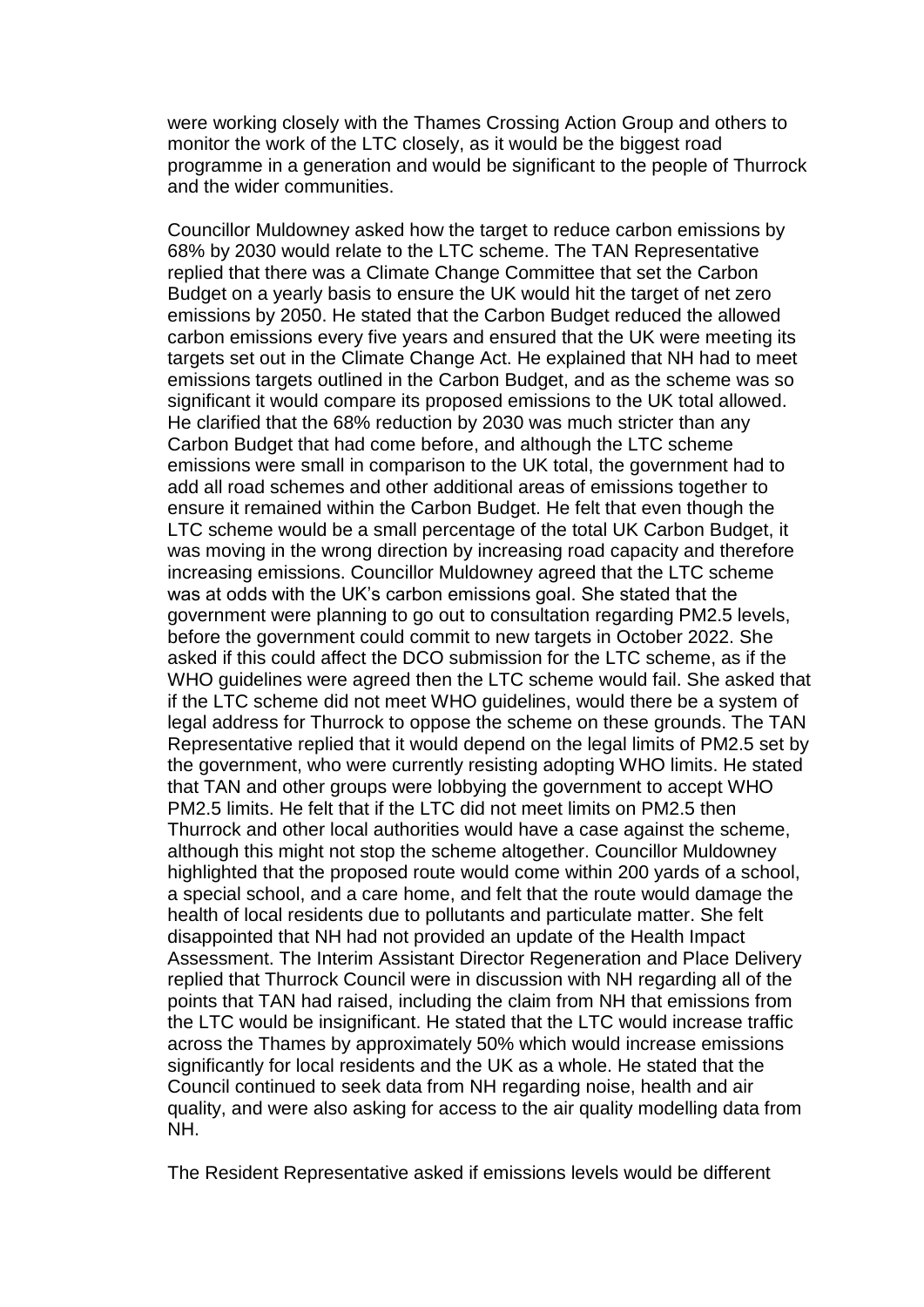during construction and route operation. He asked if both of these would fail PM2.5 guidelines if adopted by the government. The TAN Representative replied that significant emissions would be released during both construction and operation. He explained that emissions during construction would include land clearing, tree felling, earth and spoil and moving, and steel and concrete emissions. He stated that NH were seeking to dump spoil and earth near the tunnel entrance which would reduce carbon emissions, but emissions would still increase overall as the majority of HGVs and dumper trucks currently run on diesel. He moved on and stated that once the scheme was opened the majority of emissions would be from users, and local authorities would need to compare current emissions levels to emissions levels once the route had been opened. He stated that he was confident emissions would increase as traffic would increase substantially. He stated that TAN were currently undertaking assessments into the accuracy of the NH assessment regarding the proposed 2 million tonnes of carbon emissions. Councillor Byrne asked for clarification regarding what elements were included in the carbon emissions data. The TAN Representative replied that all elements, such as tree felling and steel production were included in the carbon emissions data, and NH predicted that this would be 2mn tonnes of carbon produced during construction. The Interim Assistant Director Regeneration and Place Delivery added that the figure for carbon emission during route operation should also include the increased traffic generated across the wider local road network, for example on the A13 and A130.

Councillor Muldowney stated that emissions from cars was heavily regulated, but non-exhaust emissions such as from brakes and tyres remained relatively unregulated. She added that electric vehicles produced more non-exhaust emissions as they were heavier because of the battery, and therefore the tyres on these cars wore down more quickly. She asked if these pollutants and emissions had been taken into consideration. The Interim Assistant Director Regeneration and Place Delivery replied that it would take decades for the majority of cars on the road to become electric, even with the government's ban on the sale of petrol and diesel cars in 2030, unless there were additional government interventions. He stated that this was compounded by the fact that HGVs and LGVs were not yet making significant moves to electric due to their size and amount of energy needed. He stated that the Council had asked NH to release their emissions and air quality data, which they still had not done, so the team did not know if these non-exhaust emissions had been factored into their data. Councillor Chukwu asked what additional measures were being undertaken to ensure the government met its target to reduce emissions by 68% by 2030. The TAN Representative replied that the UK needed to reduce its overall traffic levels to meet this target, which undermined the need for new roadbuilding projects. He stated that the majority of cars on the road still used petrol and diesel, including HGVs and LGVs. He highlighted that Wales and Scotland were working to reduce traffic levels by reducing the number of miles that cars drove and reducing the number of personal journeys that people made. He summarised and felt that NH needed to implement strategies regarding demand management rather than increasing traffic through road building.